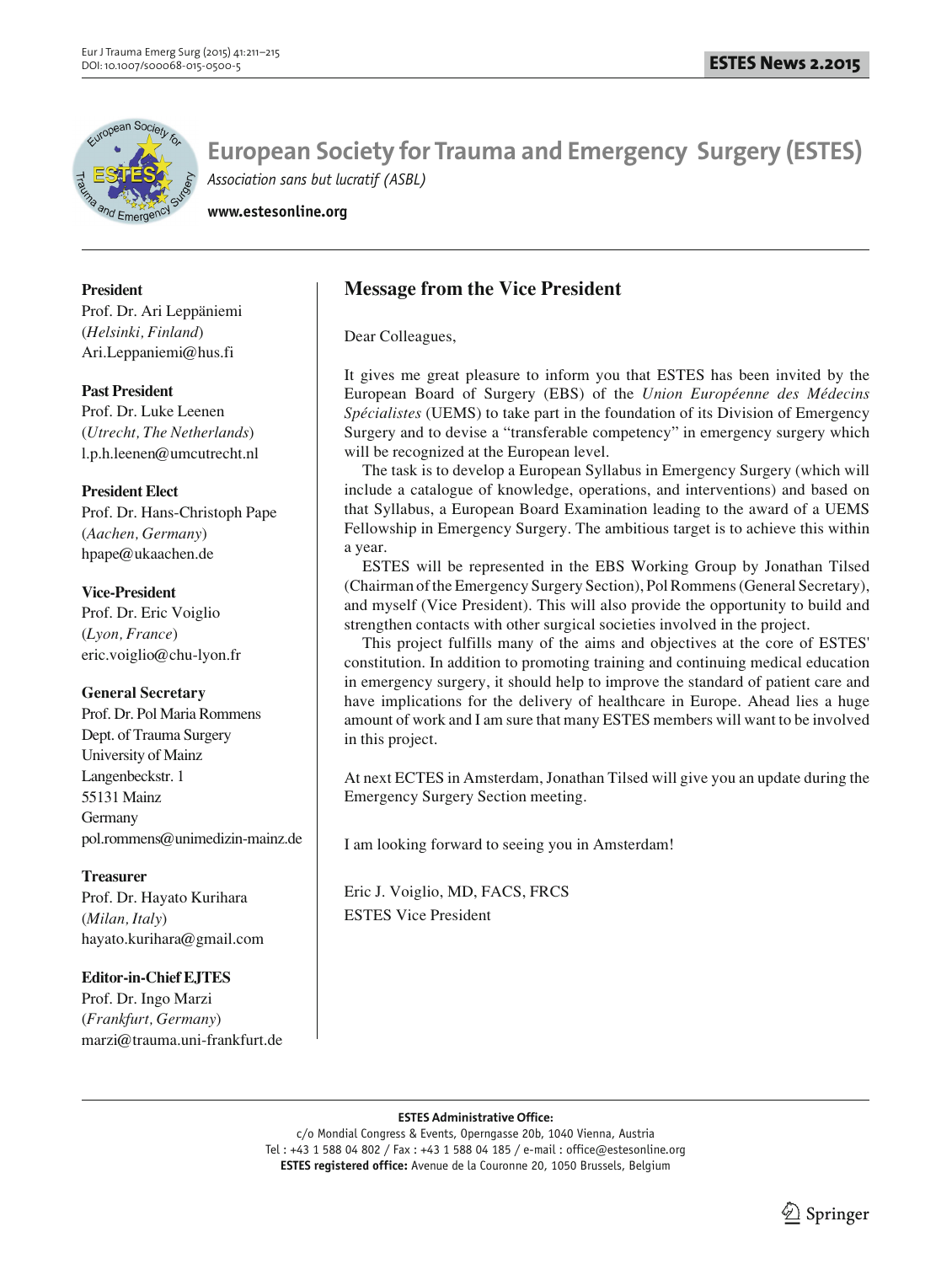

**www.estesonline.org**



# **Register in advance and save up to 30% on the registration fee!**

Only a few weeks until *ECTES 2015*, taking place from May 10–12, 2015 in Amsterdam, The Netherlands, opens the doors to its participants!

# **3-Day Scientific Programme and Pre-Congress Courses!**

Meet colleagues from more than 80 countries and expand your knowledge by attending this year's ECTES congress. Download the **Scientific Programme** and find more information about the **Pre-Congress Courses** directly on the congress website!

Remember to **register in advance and save up to 30 %** on the congress registration fee.

Air France and KLM is the **official carrier for ECTES 2015** – benefit from attractive discounts on a wide range of AIR France and KLM flights worldwide.

Book your **accommodation** for ECTES 2015 with the RAI Hotel & Travel Service, at the best rates and conditions! For online registration and detailed information, please visit the congress website: www.ectes2015.org

#### **We look forward to welcoming you to Amsterdam!**

Sincerely,

ECTES 2015 Organizing Team

ECTES 2015 Organizing Team Mondial Congress & Events, Mondial GmbH & Co. KG, Operngasse 20b, 1040 Vienna, Austria  $t + 43$  1 58804-0, f-185, ectes 2015@mondial-congress.com, www.ectes 2015.org

**ESTES Administrative Office:**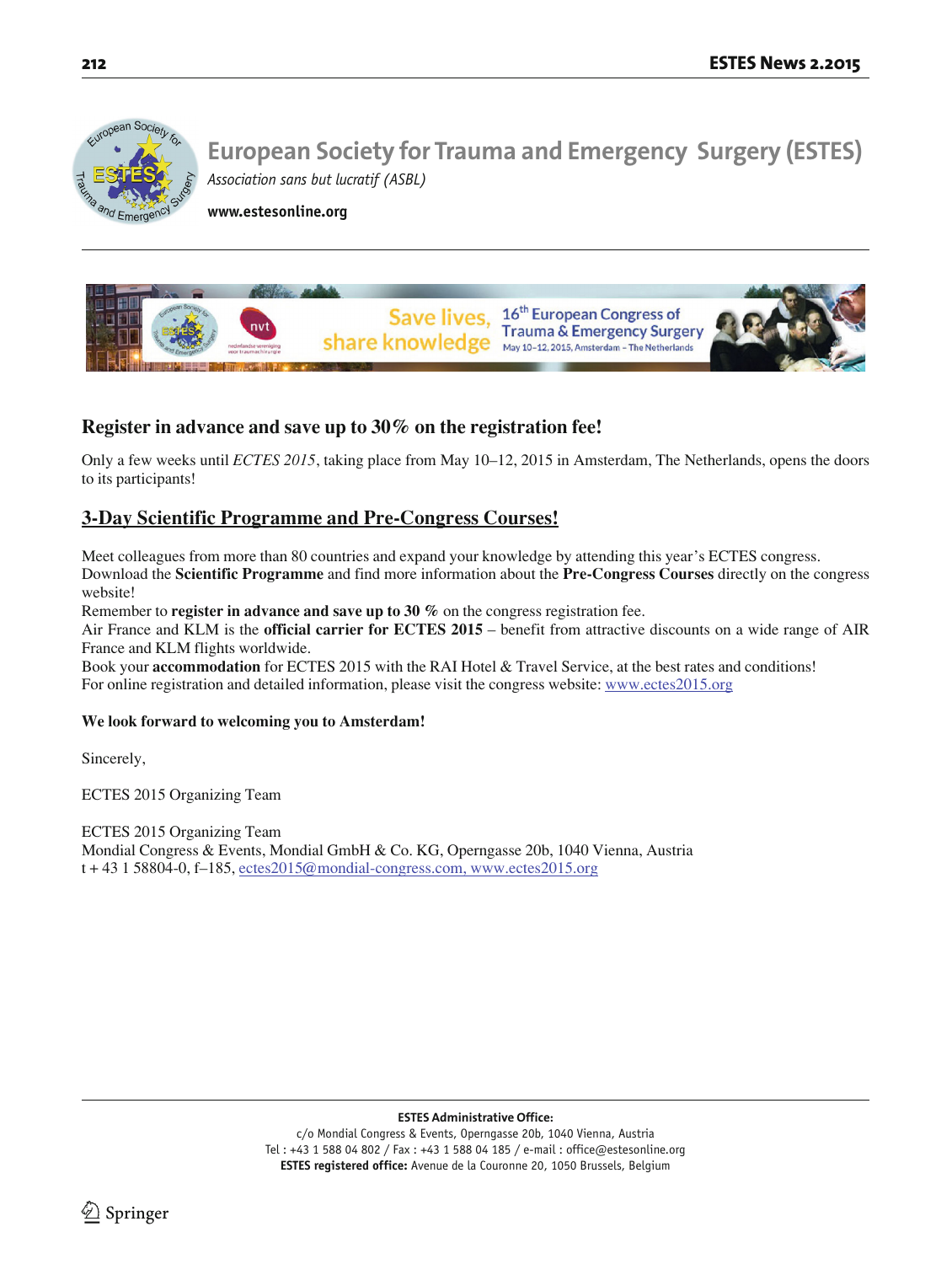

**www.estesonline.org**

# **Invitation to participate in an online survey**

Dear Colleagues,

This newsletter contains an **online survey** which is designed to assess and characterize various existing strategies across Europe with regard to the **management of trauma associated haemorrhage and coagulopathy.**

This survey is part of the European Union-funded research project TACTIC, a comprehensive programme of comparative clinical research that will deliver a quantum step in global health care management of coagulopathic trauma patients.

In order to achieve representative results of European countries, we would like to kindly ask you to *answer the questionnaire*  and to help us by *sending the below mentioned link* to your national trauma league mailing lists and colleagues following the snowball system.

The following questionnaire includes *24 simple-to-answer questions*. Preparation is not required. Completing the survey will not take longer than **10 minutes** of your valuable time but will provide substantial data on potential differences in logistics and infrastructure in the context of this important medical condition.

To provide your valuable answers to this online questionnaire please go to the following **internet link:** https://survey.uni-wh.de/index.php/658181/lang-en

In you are interested in receiving the results of this survey, you will be able to provide your email address at the end of the questionnaire.

We thank you very much in advance for your assistance. In case of any queries and suggestions please contact us via email: sectic2014@gmail.com

Yours sincerely

Marc Maegele (M.D.)

TACTIC Study Group IFOM - Institute for Research in Operative Medicine Private University of Witten/Herdecke Campus Cologne Merheim Ostmerheimerstrasse 200, Haus 38 51109 Köln Germany

**ESTES Administrative Office:**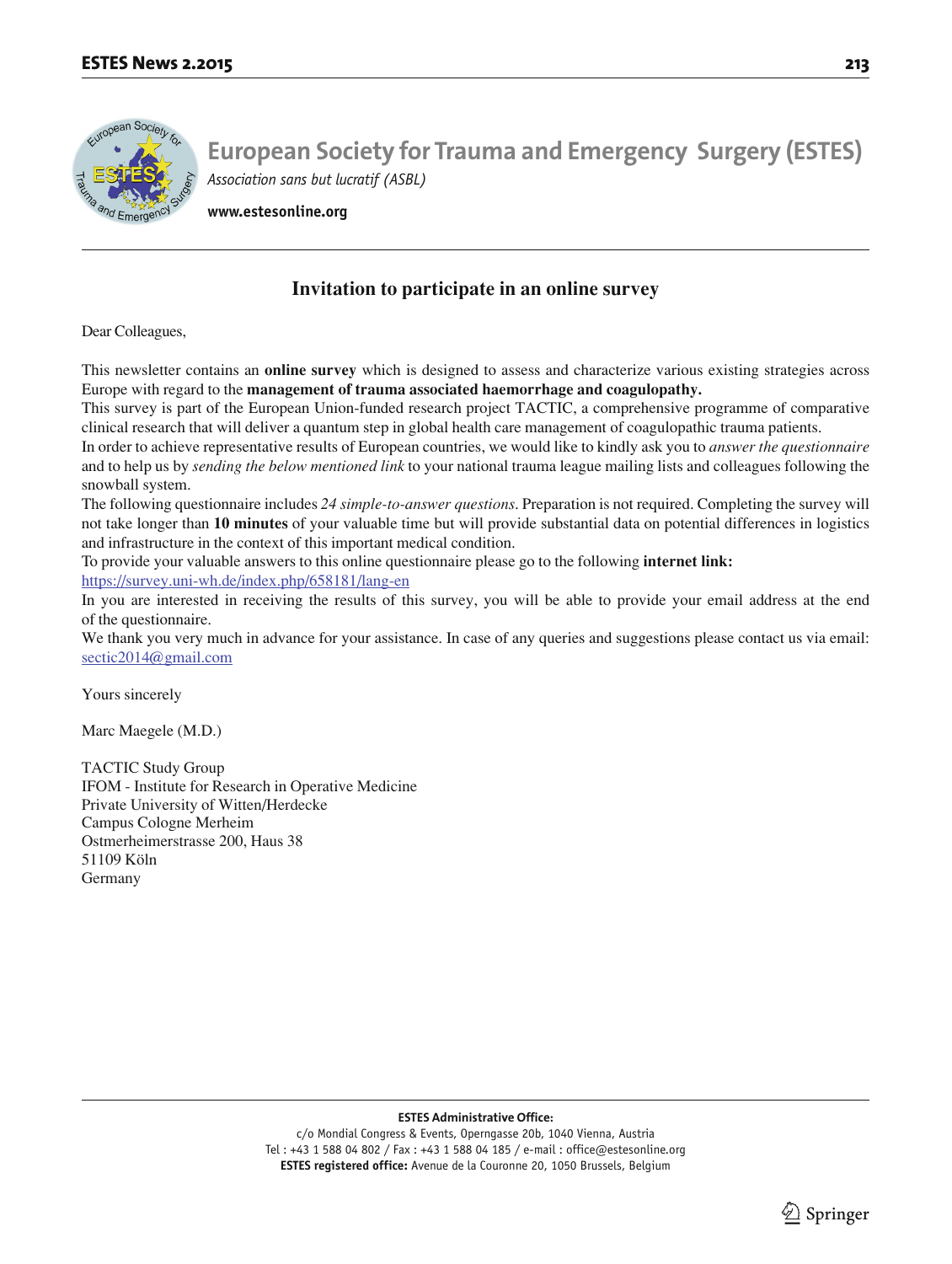

**www.estesonline.org**



# **"Improvement in care by translational exchange" – Congress on shock and acute critical illness in Cologne**

The 16th Congress of the European Shock Society will be held in conjunction with the 14th International Conference on Complexity in Acute Illness (ICCAI) in Cologne in September 2015.

After the success in 2008 it is now for the second time that the European Shock Society (ESS) and the Society for Complex Acute Illness (SCAI) have decided to hold their (bi)annual meeting together in the beautiful city of Cologne, Germany. In appreciating the close links in scientific content, aims, and work between the two societies, this congress will again serve as an optimal platform for high-level multidisciplinary scientific exchange and innovation. Shock and critical illness are both the result of interaction of complex physiology, complex environment and even more complex and thus difficult decision making. The European Shock Society hosts outstanding epidemiologists, clinicians and basic scientists while ICCAI gathers highly recognized mathematicians, engineers, biological scientists, clinicians, modelers and partners from industry to share the most recent advances in filling translational gaps between the triangle of bench, silicon and bedside for overall improved patient care and outcomes.

The Congress is unique in its approach and setting and will certainly be considered one of the premier scientific events of 2015 for clinicians and researchers active in the field of trauma, shock and sepsis, presenting state of the art and breaking through research. The scientific program will be extended amongst others by a focus sessions organized in collaboration with ESTES (European Society for Trauma and Emergency Surgery).

We are expecting more than 400 international participants and experts from both sides of the Atlantic Ocean. For further information visit us at www.ess-cologne2015.de.

Welcome to Cologne!

Professor Dr. rer. nat. Edmund Neugebauer (ESS President) Professor Dr. med. Marc Maegele (Congress President)

#### **ESTES Administrative Office:**